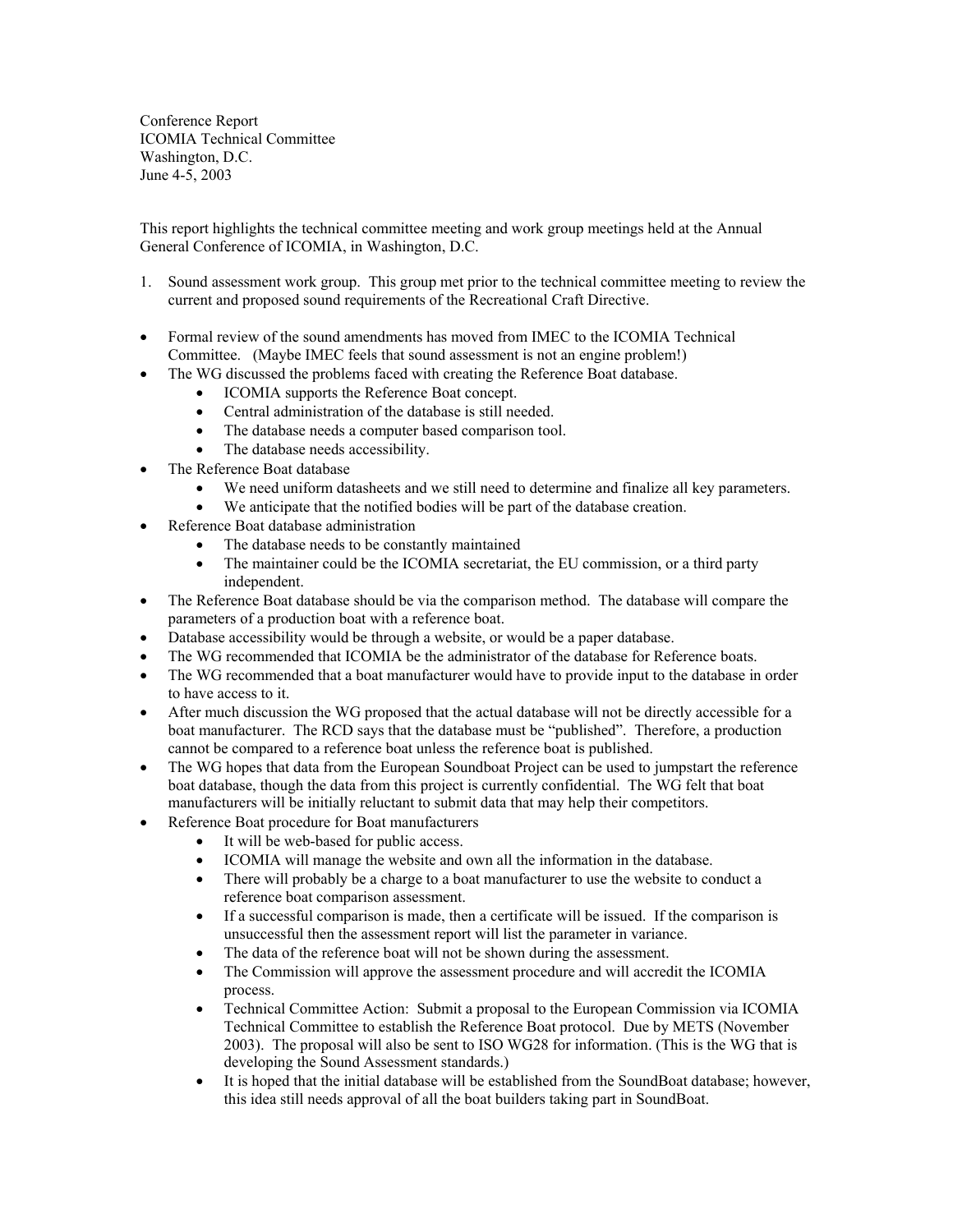- 2. ICOMIA Standard No. 39-94, Measurement of Duty Cycle Operator Sound Pressure Test
- This sound test is used to measure onboard sound levels.
- Two future ICOMIA projects could include how to measure sound in a boat and how to reduce sound in a boat.
- The Technical Committee agreed that an ICOMIA onboard sound standard should be done by a Technical Committee subgroup, Chaired by Sam Behrmann of Volvo and Nik Parker of BMIF.
- 3. Design Category Work Group
	- The WG must define "self sufficient" and will recommend safety equipment.
	- The WG reviewed the matrix of parameters in each design category and debated the relevance of each item.
	- $\bullet$  I argued that for design categories B, C, and D, we do not need additional parameters to be considered other that the weather.
	- For category A, the term "extended voyage" and "offshore voyages" need to be defined.
	- Range in miles (WG recommendations)
		- Power 500 miles for A, 200 miles for B
		- Sail 700 miles for A, 500 miles for B
		- Category  $C & D$  No auxiliary power for sailboats.
		- Category C  $&D \text{Voyage duration will not be defined}$
		- For all Categories
			- Power vessels must have enough power to make way in the category weather conditions
	- For Category A vessels:
		- o Must have fresh water
		- o For displacement vessels, speed=.4Fr
		- o For fast craft= Distance/70% max rpm, or service speed
		- o Must carry enough fuel for range at service speed.
		- o Must carry enough bunks for 50% rated capacity
		- o Must carry enough seats for 100% maximum capacity (powerboats); sailboats are excluded from this requirement
		- o Must have galley/pantry facilities
		- o Must have head facilities
		- o There is no requirement for navigation equipment
	- The WG must determine whether this should be written as a normative (required) standard or an informative standard.
- 4. ICOMIA Technical Committee Meeting Highlights
- a. The Notified Body Survey subgroup submitted a report of modifications to the RSG Guidelines concerning NB inspector's surveys. The 2003 Guidelines has the start of this group's work.
- b. The Surveillance Authorities (ADCO) will now be reviewing each Recommendation for Use developed by the RSG and will offer comments and/or approval. ADCO will now be looking at all legal issues while RSG will look at only technical issues. Action: NMMA will provide comments to the Rules of Procedures and the ADCO checklist.
- c. The Emissions amendment to the RCD will be published as a separate document by the Commission. This will be adopted/approved by the member states by June 30, 2004. Requirements will be enforceable on January 1, 2005 and mandatory by December 31, 2005 for CI and 4T engines, and by December 31, 2006 for 2T engines. There is a question of whether engines can apply the directive prior to the required due date and be CE marked. The Technical Committee recommended that a list of national emission directives be published on the ICOMIA's website. It was noted that national directives may still be used up to January 1, 2006.
- d. Sound testing issues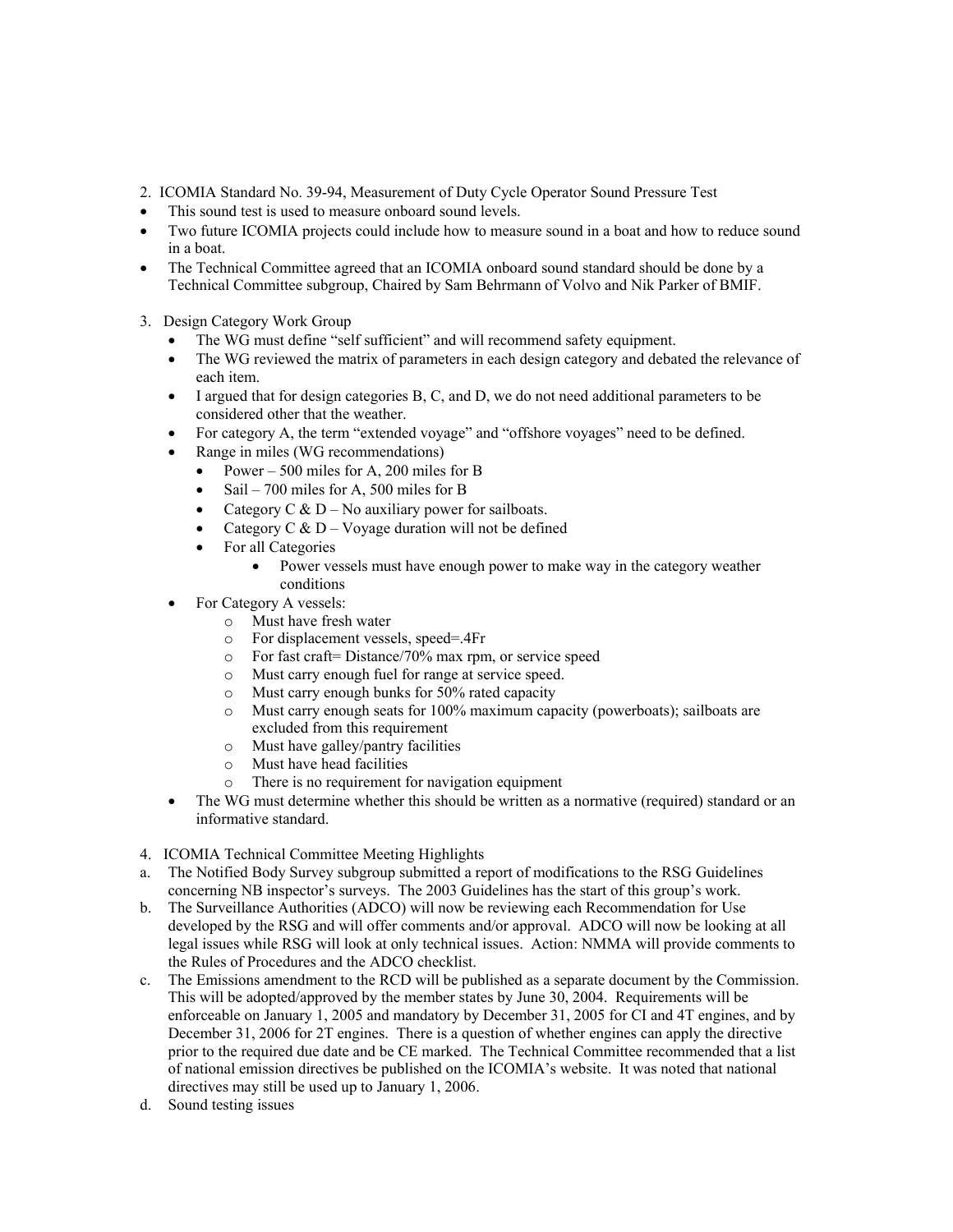- A subcommittee was created to develop inboard (on board) sound requirements.
- The reference boat concept was introduced to the Technical Committee. The reference boat database will be available on the web, but all data will be held confidential. Only boat builders who provide data to the database can use the reference boat for sound assessment. The assessment will be by comparison of a production boat to a reference boat. It is still not known who will maintain the database; it could be ICOMIA, the RSG, the Commission or a third party contractor. Funding for the entire program still needs to be determined (and found). The SoundBoat project will look into submitting their experimental database to the reference boat database. SoundBoat may propose an additional test be taken along with the reference boat comparison of parameters.
- The Commission will be writing a point paper (CC Guidelines) on the emission directive. This project will be completed by summer 2004. Paul Handley, CEN consultant, may be contracted out to do this work.
- e. ISO standards
	- The last plenary meeting of TC 188 was held in Geneva, Italy, April 2003. About 53 standards are already in place. Ten standards are still in revision, three are in final draft and two are committee drafts. New standards include electrical steering, inflatables >8m, and handling characteristics for boats  $>8m$ . Scantling standards are still under revision. The next scantling WG meeting is later this month in Paris.
	- The Committee discussed a potential for an ICOMIA canoe and kayak standard. The committee may look at current national standards for viable adoption.
	- The committee collected all improvements and potential revisions, including missing sections, for all ISO standards. Question: what to do with this information? Send it to the Work Groups, TC188, the WG conveners? The committee decided to submit the proposed revisions during each standard's comment period.
- f. Navigation light standard
	- Currently the ISO standard is only supportive to COLREGS. Now the German delegation to the ISO WG has set out to write their own navigation light standard. The new CEN standard supports the marine equipment directive. The technical committee recommends that the ISO WG coordinate its efforts with the CEN WG. But how to do this? Another alternative is to separate the standard standards with the ISO standard being for recreational craft and the CEN standard for commercial craft and commercial lights. Currently the CEN WG has only German and Dutch members. Action: Propose a meeting with the CEN and ISO WGs to resolve the differences between the two draft standards. ICOMIA proposes:
		- ICOMIA membership on the CEN WG
		- A U.S. observer on the CEN WG
		- That the ISO WG reviews all informative annexes in the ISO standard.
- g. Inboard (onboard) Sound standard
	- The technical committee will review a previous 1994 ICOMIA sound standard as a reference.
	- The committee will also look to the Soundboat committee for members of a work group to explore this issue further.
	- Need to be determined is comfort level sound.
	- RINA also has an inboard sound assessment standard to review.
	- The focus of the new work is to develop a standard for measurement of sound, not to develop design levels for sound (much like the sound assessment standards).
- h. Design Category Standard
	- ICOMIA feels that the definition of design categories need to be expanded and better defined. The U.S. objected to further defining the categories and being too restrictive to builders, but pledged to work actively on the WG to resolve any issues.
	- Design category A is currently defined as a craft for extended voyages and being self sufficient. Both of these terms need to be defined themselves. What is meant by "offshore" voyage versus "extended" voyage?